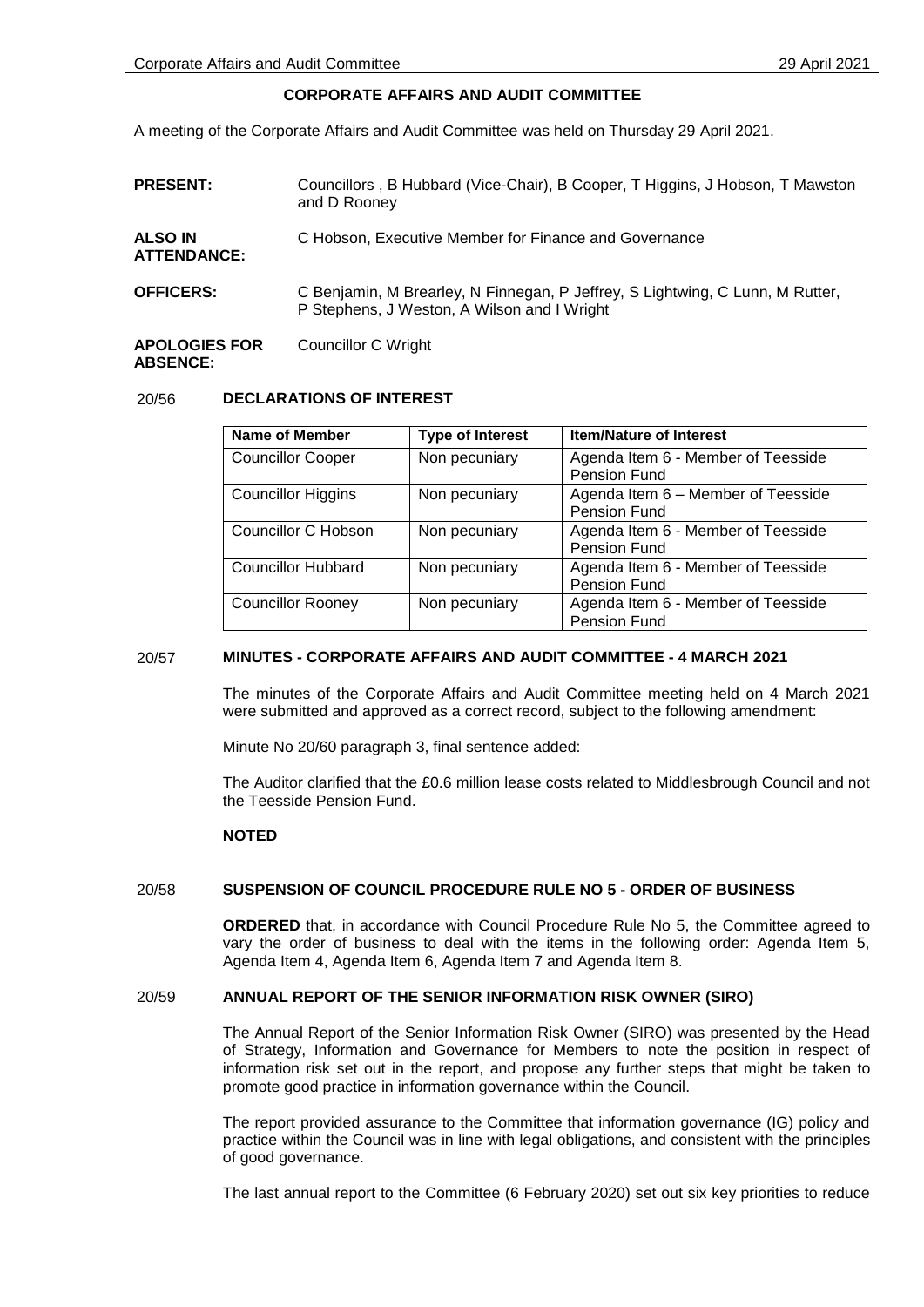information risk for the 2020 calendar year and beyond. Shortly after this, the UK was locked down in response to the COVID-19 pandemic, and at the time of writing significant restrictions remain in place. As with all business areas, these restrictions resulted in delays to planned activity, as relevant employees were either re-directed to emergency response or otherwise unable to progress work, for example, due to the unavailability of the workplace. Therefore, work on these, and other priorities identified during 2020 and set out within the report, would be completed during 2021. Nevertheless, good progress was made in the following areas during the year, as detailed in the submitted report:

- Many of the actions from the 2019 ICO Consensual Data Protection Audit had been implemented or were in the process of being implemented. The ICO undertook a follow-up audit in December 2019 and its report was attached at Appendix 1 to the submitted report.
- A key priority from the audit was to address procedural and resourcing issues around statutory information requests, notably Subject Access Requests. While some progress was made on this during the year a significant backlog remained. However, plans were in place to address this issue and there could be some confidence that issue would be resolved this year.
- Another key priority was improving control over physical access to buildings to mitigate data breach or loss through unauthorised access. COVID-19 affected this risk in two ways: significantly restricting access to buildings and requiring the Council to clear all paper from office spaces with over one million pieces of paper being removed from the Civic Campus during the year.
- Revised physical access arrangements would be put in place for re-occupation and communicated in the re-induction employees would undertake prior to returning in September.
- This method would also be used to communicate the revised information governance framework.
- The Council was in the process of moving to Microsoft 365 which would provide the opportunity to put in place appropriate controls and retention of email.
- An internal audit of the Council's CCTV arrangements was underway, which would inform the Council's plan to implement a single approach across all schemes.

Other areas covered in the submitted report included:

- Progress on the Information Strategy, including the policy register and those updated during the year.
- Changes to information asset registers in the year, which were minimal. A data quality audit within Children's Services during the year yielded substantial assurance in line with ongoing improvements in that Directorate.
- A significant amount of data sharing took place during the year as part of the pandemic response, together with a significant amount of data analysis. This should build confidence in both disciplines going forward.
- Information security, principally cyber security and the cyber-attack on Redcar and Cleveland Borough Council and Middlesbrough Council's positive response.
- The significant escalation in global cyber security risk during 2020 due to SolarWinds and other attacks and the actions the Council was taking to address this increased risk, while dealing with the significant impact of COVID-19 on ICT, which was handled very well.
- Significant improvements were made to the Council's mail and print operation during the year, with controls around printing implemented and a 'mail from desktop' solution now in place.
- Protection matters, including the impact of exiting the EU and data protection incidents during the year.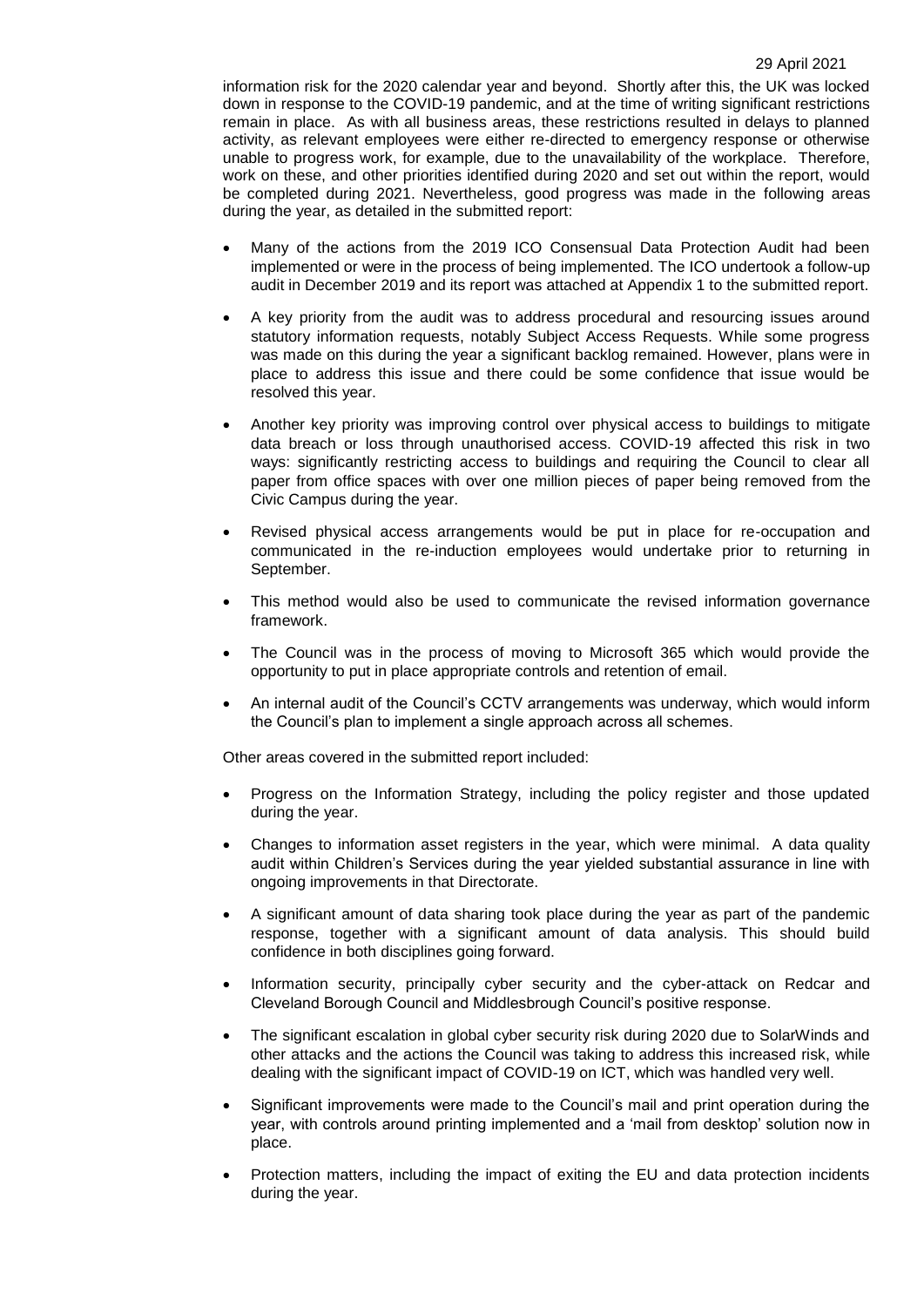- Incidents increased overall, particularly disclosures in error, some of which was likely attributable to additional and new work associated with the pandemic response. However, the severity of incidents dropped, with no incidents reported to the ICO in year.
- Statutory information requests showed significant growth in the year, but driven by CCTV disclosure, rather than by FOI/EIR as in previous years. The volume of FOI/EIR requests and the timeliness of responses fell due to the pandemic and steps would be taken to recover performance this year.
- The Council launched an Open Data site in the year to pre-empt data-based requests. This now had 1,000+ datasets on it and was regularly refreshed.
- The Council continued to receive a number of complex and interrelated requests related to major projects and associated political decisions. Some requests also sought information for which Members themselves were the data controller and steps would be taken this year to provide Members with additional guidance and training on these issues.
- Surveillance, particularly RIPA powers, were not used during the year. The Council was subject to a desktop inspection from the IPCO, the outcome from which was attached at Appendix 2 of the submitted report.
- A comprehensive surveillance policy covering CCTV, RIPA, non-RIPA coverts surveillance and employee surveillance would be developed this year and from next year, surveillance would be the subject of a separate annual report.
- Considering all of this, the Council's information risk register had been updated and was attached at Appendix 3 to the submitted report.

In overall terms, the Council's risk profile was broadly stable, but the Council needed to maintain vigilance in relation to cyber security, as well completing activity to permanently mitigate risks relating to breach of data rights and unauthorised access, and compliance with surveillance law.

Key priorities for 2021 to address the issues and risks outlined in the report were as follows:

- Continue monthly monitoring of the Council's cyber security *posture* and improvements and undertake a staff phishing exercise.
- Implement the outstanding recommendations from the ICO Consensual Data Protection Audit.
- Launch the Council's revised Information Governance Framework to staff as part of the post-pandemic re-induction process, and enhance Elected Member training on information governance.
- Continue to improve the Council's responsiveness to information requests through the provision of real-time dashboards for senior managers.
- Agree physical security policy and procedures for the Council's office estate, implementing changes for re-induction and advising on design of the Council's new Headquarters (HQ).
- Agree a position in respect of digitising or rehousing the Council's historic papers records as part of the new HQ project.
- Complete and implement the revised Surveillance Policy and actions from forthcoming audit of CCTV.
- Ensure that key ICT projects for 2021, including the migration to Microsoft Office 365, and the review of the Council's website are aligned with the Information Governance Framework and progress the aims of the Council's Information Strategy.

Key messages would continue to be communicated to staff via re-induction, staff training, Information Asset Owners and other means in order to ensure improved information risk management.

Responding the Members' queries in relation to the number of visits to the Open Data Site and outstanding Subject Access Requests, Officers agreed to provide detailed information post-meeting.

The Director of Finance confirmed that Middlesbrough Council had not had any financial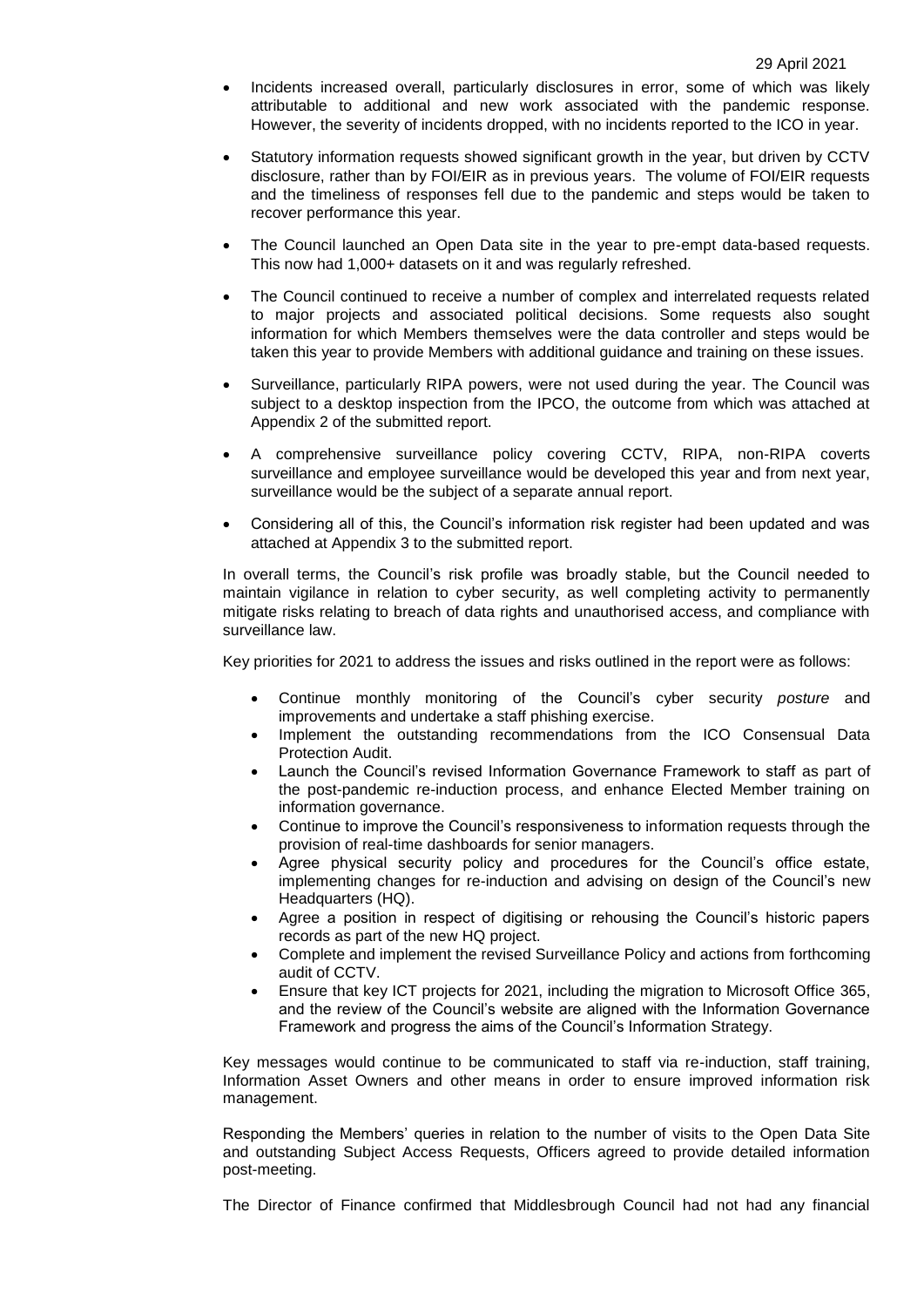liabilities in respect of the cyber-attack or the response, at Redcar and Cleveland Borough Council.

In relation to the number of staff responding to FOIs it was confirmed that there were two members of staff who triaged requests to the relevant officers.

It was clarified that employees working from home had received advice and guidance in relation to data protection in order to minimise risk. Prior to the Covid-19 pandemic lockdowns, Middlesbrough Council staff were already used to agile working procedures.

#### **AGREED** as follows:

- 1. the information provided was received and noted.
- 2. details of the number of visits to the Open Data site and outstanding Subject Access Requests would be circulated to Committee Members.

#### 20/60 **UPDATE IN REGARDS TO LEGAL SERVICES PROGRESS IN RESPONSE TO OFSTED INSPECTION OF CHILDREN'S SOCIAL CARE SERVICES**

A report of the Director of Legal and Governance Services was presented to provide the Committee with an update on Legal Services and the response to the Ofsted Inspection of Children's Social Care Services.

The issues in relation to capacity remained, with case numbers continuing to remain at a high level. However, the numbers had decreased, with care cases currently at around 100, compared to 140 in December. At this stage

the reason for the decrease was not clear, as there had been a number of contributing factors, including changes to Gateway Panel, a more effective use of the PLO process, and Court increasing their hearings further to the covid issues, meaning more cases had concluded.

In terms of the resources to meet this demand, there had been some changes to the team since the last update. The role of the Principal Legal Executive (People) had been changed to Head of Legal Services (People). The interim postholder applied and was successful in securing the permanent position, bringing some stability to the team.

Two permanent Solicitors had been recruited, although another Solicitor was leaving the Authority. In the interim, this post would be filled by one of the Trainee Solicitors who already had experience of the role and would qualify as a Solicitor later this year.

There was one Legal Assistant vacancy, which was currently being recruited to.

The role of Court Progression Manager (CPM), that would sit within the Legal Services Children's team as the lead officer, to ensure the timely progression of cases in family court proceedings, had also been filled.

Based on the current staffing of 4.6FTE fee earners, plus the trainee Solicitor, the team can effectively manage around 75 active care cases. As the current active care cases were above this, a number of cases were currently outsourced to a local Children's Solicitors firm via the Council's procurement process. Provision had been made for the firm to deal with a maximum of 100 cases over the next 12 months at a cost of approximately £4,000 per case. It was clarified that this figure did not include the costs of disbursements.

A Legal Services review was underway to determine how to resource the service to meet the demands, use resources to the best advantage. The timescale for the completion of the review was July 2021.

Legal Services continued to contribute to the improvement journey for Children's Services in a number of ways, both strategically and operationally.

Monthly audits had been introduced, with feedback continuing via the 1 to 1 sessions between individual team members and the Head of Legal Services, with the objective of achieving a standard and consistent practice across the board.

The Head of Legal Services had been one of the leads in a project undertaken by a subsidiary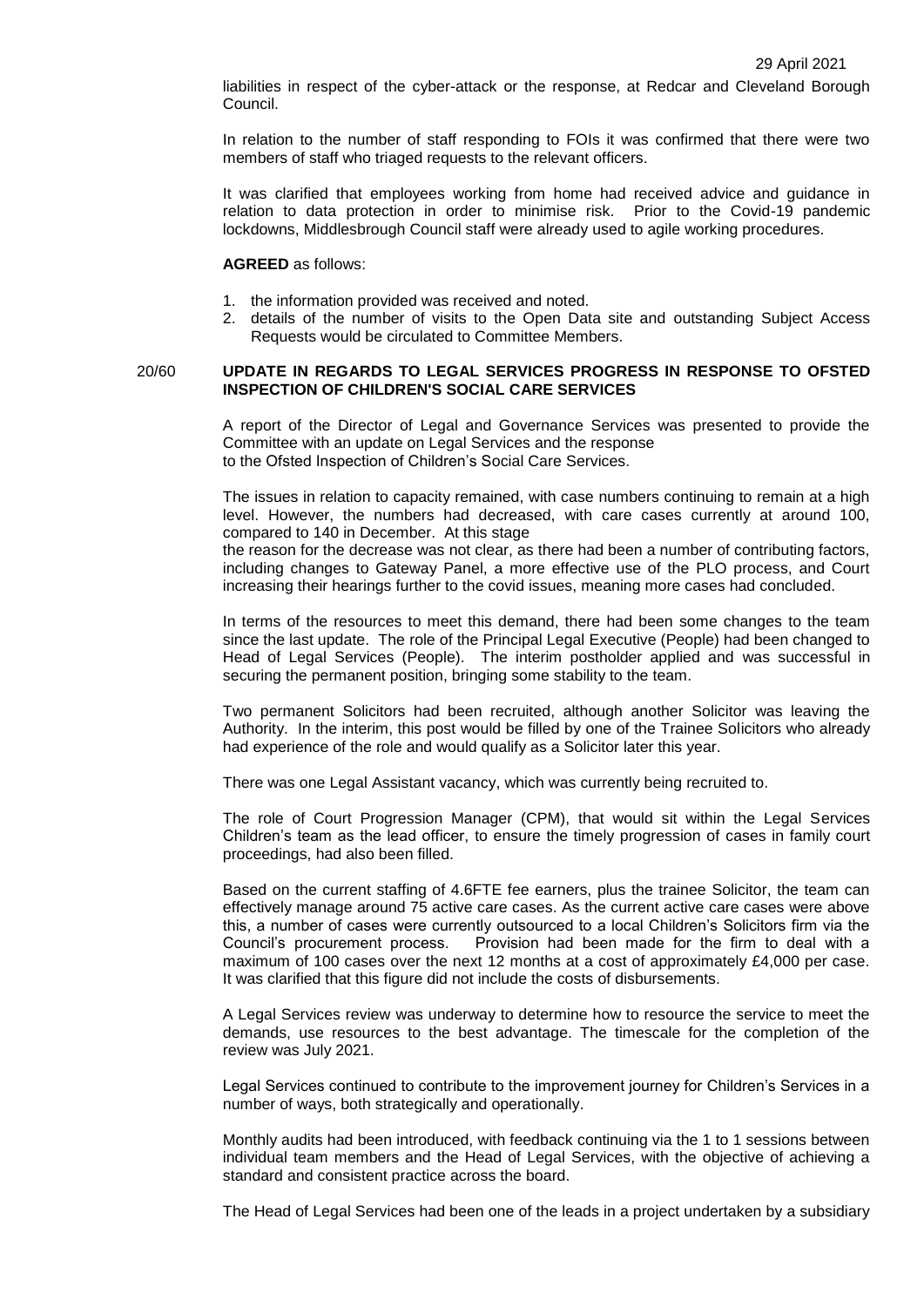of the Local Family Justice Boards, which was tasked at looking at Care Orders at home, as this region was an outlier in terms of the care order at home numbers.

The Public Law Working Group was formed, prior to the COVID-19 pandemic, to investigate the steep rise in public law cases coming to the Family Court and to offer recommendations for improving the system's ability to address the needs of the children and families. The Groups' report, published in March 2021, had clear implications on working practices, both across Children's Care and within legal, with a number of themes highlighted. In response to the report, and to the timescales set, a working group had been established between Legal and Children's services to implement the recommendations.

**AGREED** that the information provided was received and noted.

#### 20/61 **ANNUAL AUDIT LETTER 2019/2020**

The External Auditor, EY, presented the Annual Audit Letter 2019/2020 following completion of audit procedures for the year ended 31 March 2020. The Auditor was required to produce the Annual Audit Letter under the Code of Practice.

The Audit Results Reports for Middlesbrough Council and the Teesside Pension Fund 2019/2020 had been presented to the last meeting of the Corporate Affairs and Audit Committee and no new information had been added.

**AGREED** that the Annual Audit Letter 2019/2020 was received and noted.

#### 20/62 **HR ASSURANCE REPORT - HEALTH AND WELLBEING**

The Head of Human Resources presented the annual HR Assurance Report – Health and Wellbeing.

The aim of the report was to provide the Corporate Affairs and Audit Committee with an annual review of the corporate approach to the management of Health and Wellbeing within the Council, as well as details of the actions for the year ahead.

The previous report was postponed in 2020 due to the pandemic and resources were reallocated to support staff during that difficult period. However, a presentation was provided to Corporate Affairs and Audit Committee in September 2020 to update on actions throughout the pandemic.

The Council currently offered the following health and wellbeing services to employees:

- Employee Assistance Programme a telephone access service that provided counselling support, legal and financial information, health advice and access to more online resources, as well as the ability to speak in confidence to a third party.
- Face to Face Counselling accessed via a manager and a completely confidential service currently provided by Alliance Psychological Services. This service was introduced in the second half of the year in response to the pandemic.
- MRI scanning provided if recommended by GP or Specialist Medical Practitioner and there was undue delay via the NHS. This service was currently provided by Alliance Medical.
- Occupational Health Services currently delivered by Medacs. The majority of appointments have been provided over the telephone due to the pandemic but faceto-face appointments were available when required.
- Annual Flu Vaccination programme which targeted front-line workers in Adult Social Care and Children's Services.

The planned Health and Wellbeing activities in 2020/21 were significantly disrupted and were adapted to deal with restrictions imposed by the pandemic. These activities included:

- Flu vaccines 222 council employees were vaccinated and 274 staff from maintained schools.
- 75 trained Mental Health First Aiders continued to support fellow employees and managers offering a listening and signposting service in the workplace.
- One day Mental Health First Aid training had to be suspended and the North East